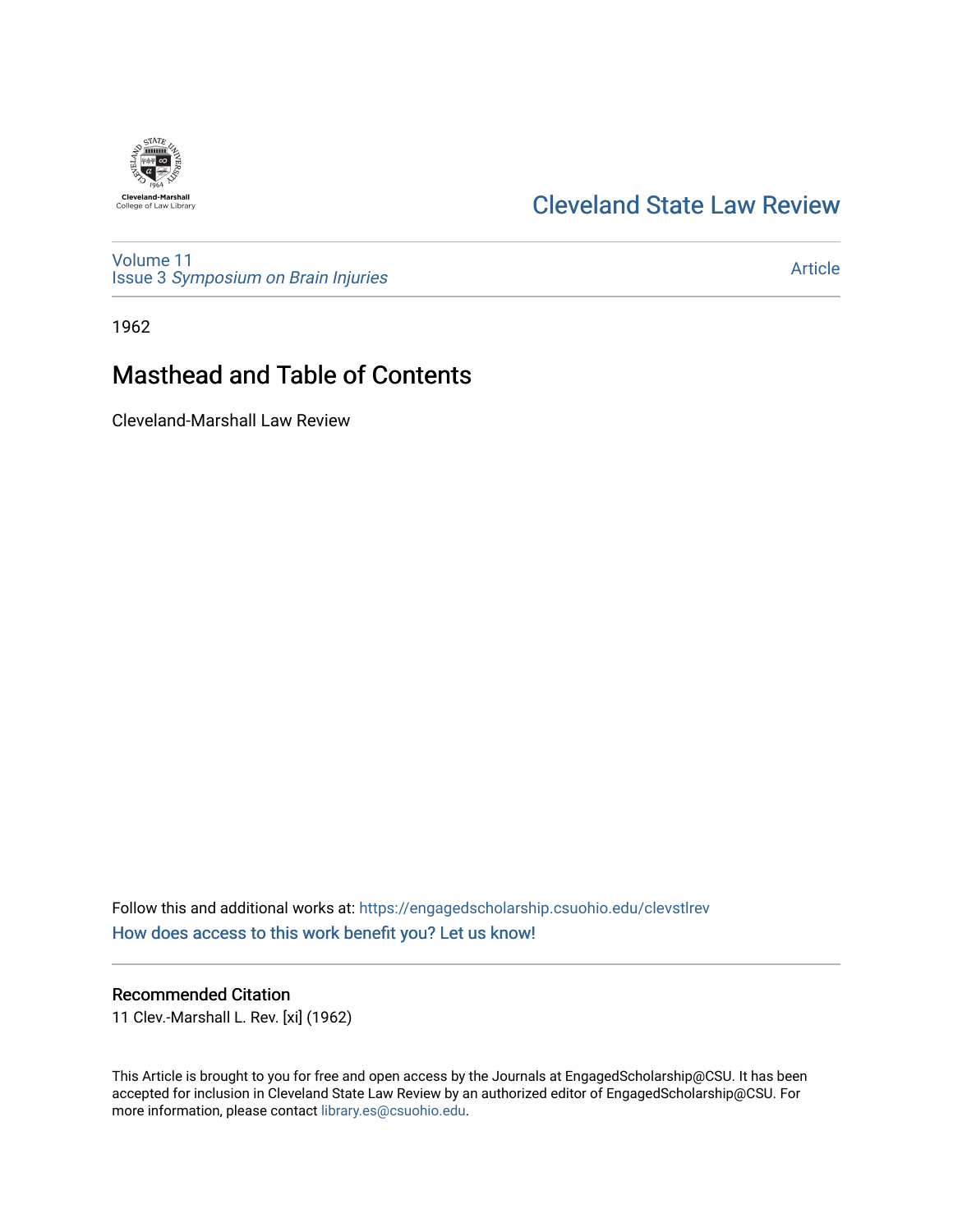## **CLEVELAND-MARSHALL** LAW REVIEW BOARD

#### *Board of Editors*

James Jay Brown Richard H. Burgess Richard W. Dunn Carole Hanzes Edward A. Hayman Doris R. Hauth John L. Heaslip Henry A. Hentemann Robert M. Hisnay Pieter J. Hoets John J. Hudson, Jr. Eileen Kelley *(Issue Editor)* Chester W. Kermode Richard **C.** Klein Jerry B. Kraig Margaret Mazza James J. McGarry, Jr. Milton Oppenheim Thomas J. Scanlon Marvin D. Silver William Sprague Beryl W. Stewart Barnett A. Task James A. Thomas Frederick F. Waugh

> *Faculty Advisors* HOWARD L. **OLECK** RUDOLF H. HEIMANSON

Published in January, May, and September at 1240 Ontario Street, Cleveland **13,** Ohio. SUBSCRIPTION \$5.00 per year; \$1.75 per number.

The views expressed in the Cleveland-Marshall Law Review are those of the authors of the individual articles and do not necessarily reflect the opinions of the Trustees, the Faculty, or the Alumni of Cleveland-Marshall Law School.

Member of The National Conference of Law Reviews.

VOL. **11,** No. **3** SEPTEMBER, 1962

#### **CONTENTS**

*Page*

RECENT **ISSUES** IN LEGAL EDUCATION *(A Survey) David F. Cavers, Walter Gellhorn, John G. Hervey, Richard C. Maxwell, John W. Riehm, Allen F. Smith, Wilson G. Stapleton, Wesley A. Sturges, Olaf H. Thormodsgard, William F. Zacharias* **----** 385 STOCK OPTIONS FOR DIRECTORS IN

**SMALL** CORPORATIONS *Robert H. Moore, Jr. ------------------------- <sup>396</sup>*